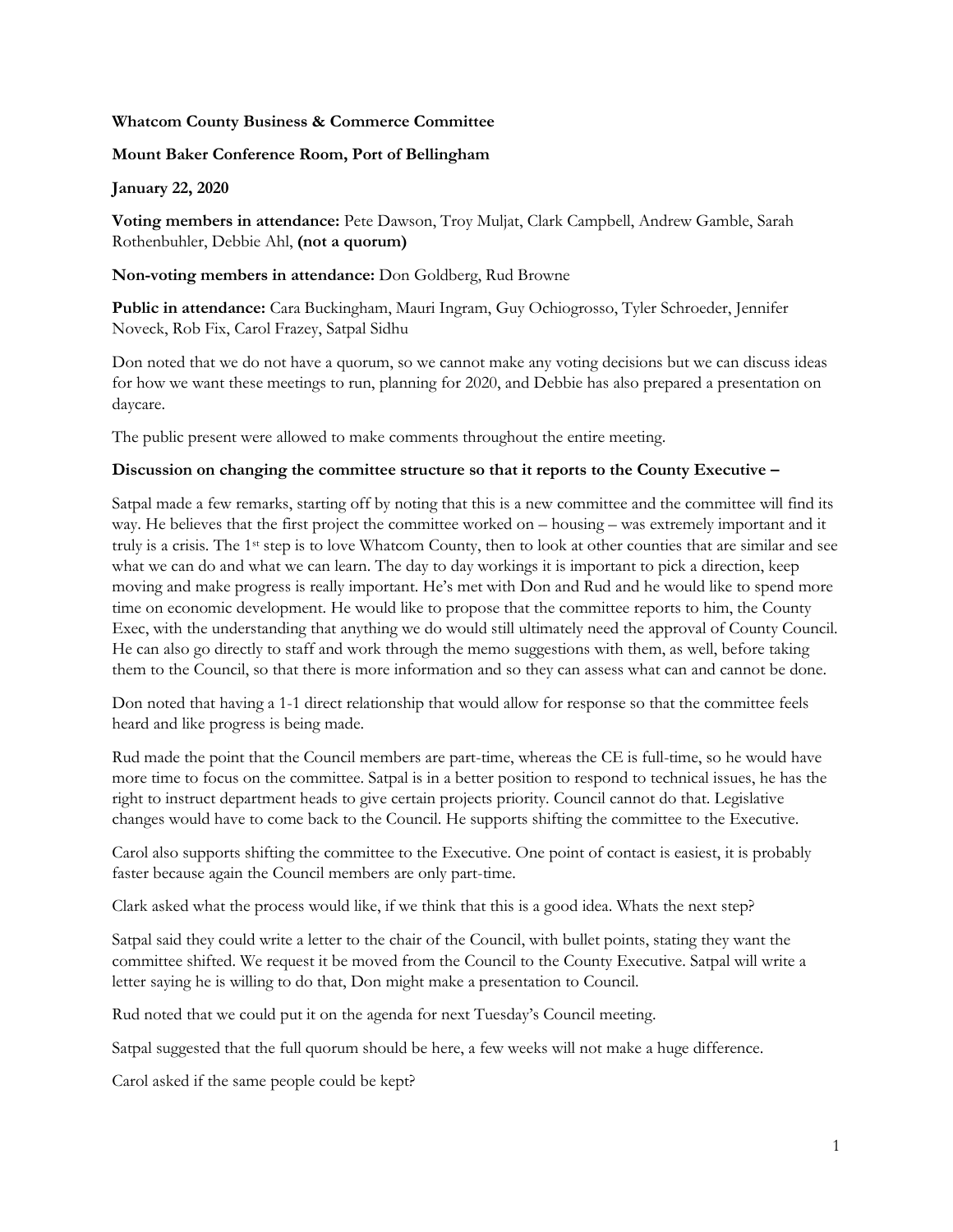Satpal said yes, we can write in there that we would like to maintain the same committee members. As long as it is transferred, then he can reappointed everyone on the committee.

Tyler confirmed that the appointments have never been denied by the Council.

Clark noted that there are a lot of different perspectives on this committee, which is where its power lays. However, they have not been effective so far. What can they do to be more effective in terms of getting policy changes and getting them to happen faster? We gave the housing presentation at Small Cities yesterday and one thing he noticed is there is a bit of culture clash between business and government, with business wanting changes to be faster and immediate. Would working through the Exec shift the dialogue back in favor of our goals?

Guy thinks it would be valuable to hear from Satpal and Rud what they think success for this group would be? What would a good outcome for the committee to be? What does success look like?

Rud clarified that this is an advisory board, you want knowledgeable experienced people who can help you see around corners. He doesn't see this group as an advocacy group, they do not meet enough. It is an advisory board to help us see trends, obstacles, and so on.

Don noted we had not done introductions and some additional attendees arrived at 12:00 noon.

Whatcom Community College, Eva, is taking Sue Cole's place.

Debbie: Here's what we are working on and where it stands, what issues we will take on in 2020 with a plan (here are the critical objectives), what would we like some research on, expert speakers, hear from the communities. It might give people a sense of purpose, direction, accountability.

Don agrees and thinks this suggestion is great. We did put out a doodle poll out, housing was #1, daycare and infrastructure were also high on the list. When we started working on housing, we ended up spending a lot of time on it. When there was no response, we sort of stalled out and did not approach additional topics.

Debbie thought maybe Satpal could give us a presentation on his priorities, but also maybe get Healthy Whatcom to present and tell us what key areas they should be focusing on. Then after some presentations, get another poll out to them to decide what they want to focus on.

Pete is on board with reporting to the Exec. When he goes to his advisory board, they get input and they ask for feedback on specific items. He thinks it would be useful to know what the County wants feedback on, we would love to get our voice heard but also we do not have the time and resources to do more that give advice. It requires a sort of back and forth with responses from the County.

Don noted that Carol did contact them about the daycare crisis. Don and Debbie have worked on it and Debbie will present on that today.

Satpal said he thinks we need a welcoming community, cheerleaders, if an outsider comes in they can refer them to this group. It could be a recruitment tool, we are organized, businesses are heard. This is the best place to come and do business, tell us how we can help. He does like the idea of it being a back and forth, come up with 5-7 issues that are important. But it is up to the committee to say, this is actually more important. But he can provide a starting point and framework but it will be up to the committee to modify. We need to think about how we are going to expand our tax base but it will be a very long-term process, 20 years, 50 years. But that is where you find results.

### Questions he has -

How can we save agricultural land? We keep losing acres every year. What can we do?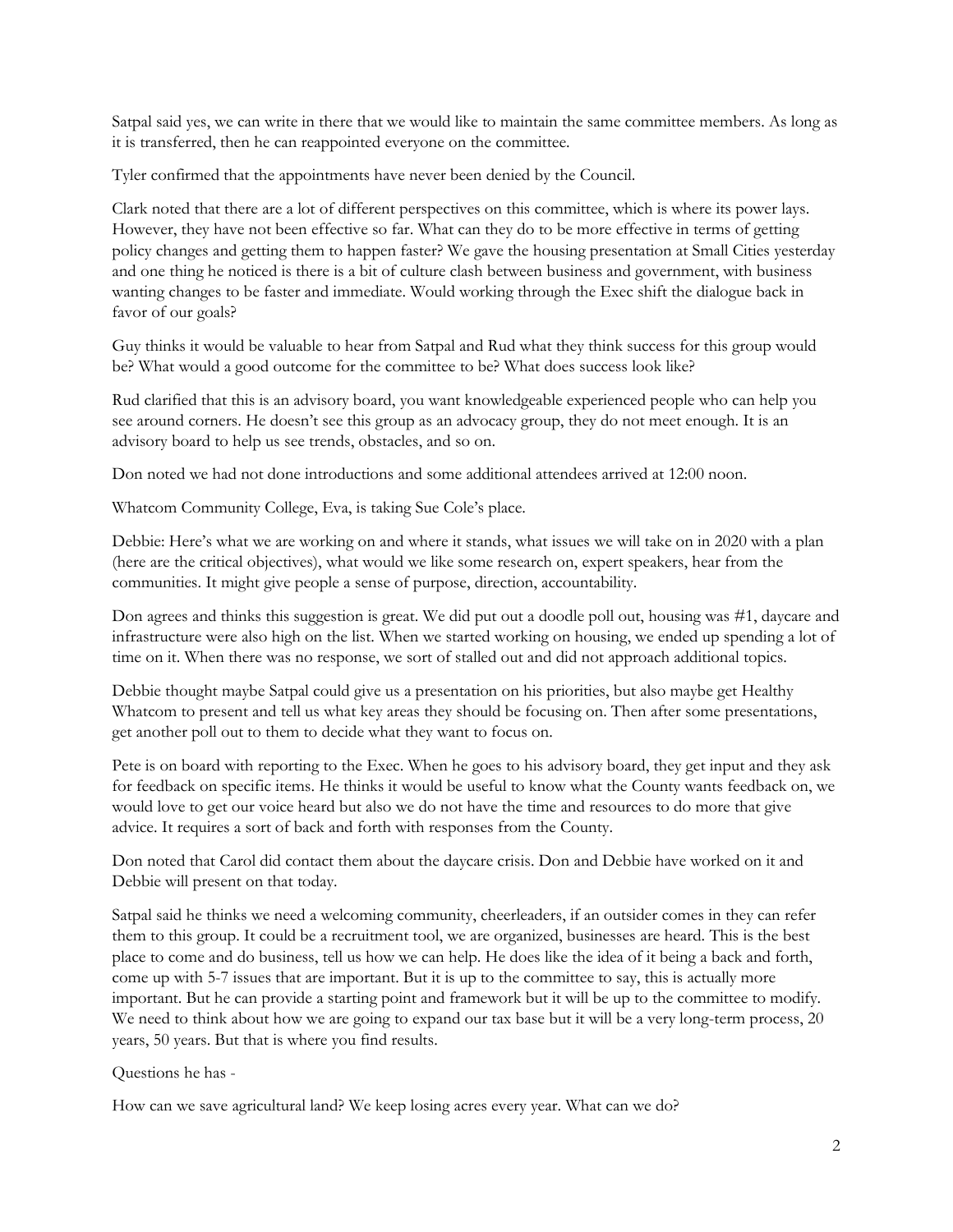How can we prepare for 100,000 increase in population? We cannot say the door is closed. We need to plan for 2045, not plan in 2045.

What are the hurdles to business growth?

It is a 2-3 year process to get 500 acres approved for wetland mitigation.

Rob said that 3 years is to get the permit, if you can do it in 3 years, that would be impressive. It's longer.

Satpal agreed and said yes, this is why we need to plan ahead and prepare for the next 25 years.

Where should the residential growth be? The UGAs were created in 1990. Things look completely different. Younger people want different things than we did when we were 20.

We should envision what we want to do for our kids and grandkids, how the world is changing, and shift our efforts towards these goals.

Rud was previously running multinational corporation before joining local government and he was shocked by how much more complicated it is to run local government than it is to run a business. As the committee thinks through solutions and options, keep this in mind. Housing and childcare are priorities and he is committed to working on both of those issues.

Troy appreciates Rud's perspective, it is good for us to understand. He's really happy to hear what Satpal has said and he is excited about the opportunity. Everyone wants to help.

Andrew would like something to be sent out explaining what the change will be so that everyone gets a full picture. He absolutely supports transferring reporting to the Exec because he's engaged and supportive. That would be positive communication.

It was noted that the City of Bellingham does have a rep – the Mayor – and that if the Mayor does not come, they can assign and send a designee. We need to make the COB and Small Cities aware that they can do this and they should so that someone is at every meeting because they are vital players in many of these issues.

### **Child and Family Action Plan –**

Debbie would like this committee to take action illustrating support to the Health Board / County Council

This plan is all about families. 955 homeless kids. 44% of the County is economically insecure. 52% of white kids are ready for kindergarten, 28% of Black, Indigenous, and POC children.

Three areas of focus and ideal deliverables: behavioral health for families, affordable childcare, stable housing. Put children and families first in policy decisions. Adopt trauma-informed and equity practice.

Debbie has drafted a letter of support and she would like the committee to read it and give their support.

Pete asked about the school districts as part of the solution.

**Childcare in Whatcom County –** economic impact of the lack of childcare

We are lacking 58% or 4464 additional spots for daycare, kids world is 523 slots and more than half are low income subsidized positions. This is critical for this group. This is also the labor pool, we need the most and get paid the least, we have lots of these positions.

Rud believes that the EDI money should be used first and foremost for purchasing childcare facilities in order to remove that cost so that nonprofits can make the financials work. If businesses want to open and